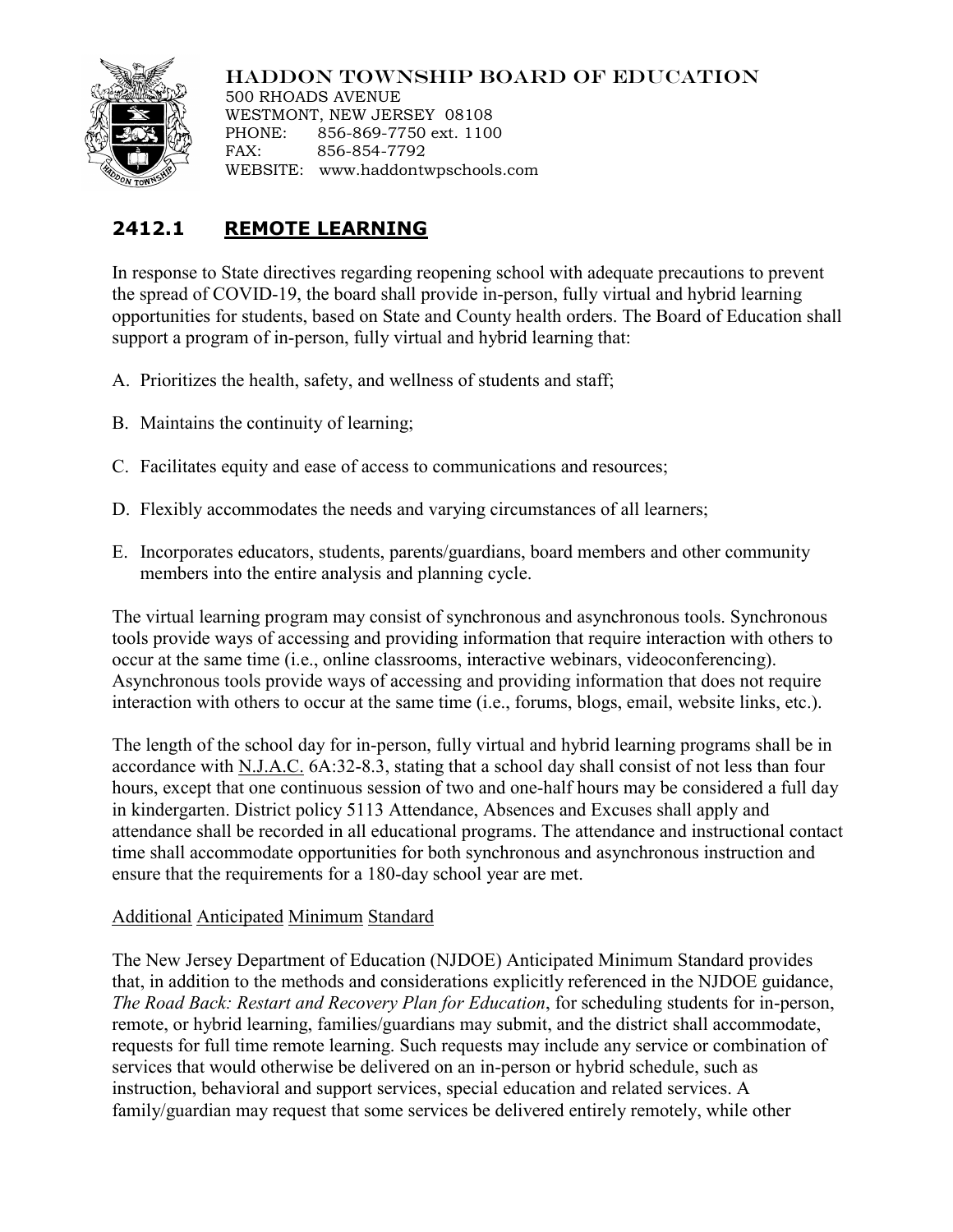services follow the same schedule they otherwise would according to the district's reopening plan.

### A. Unconditional Eligibility for Full-Time Remote Learning

All students shall be eligible for full-time remote learning. Eligibility shall not be conditioned on a family/guardian demonstrating a risk of illness or other selective criteria. This includes students with disabilities who attend school in-district or are placed at receiving schools (county special services school districts, educational services commissions, jointure commissions, Katzenbach School for the Deaf, regional day schools, college operated programs, and approved private schools for students with disabilities).

B. Procedures for Submitting Full-Time Remote Learning Requests

Recognizing that planning is required in order to provide continuity in the student's educational program and arranging the appropriate staff and resources, a family/guardian shall submit a request for full-time remote learning, including requests to begin the school year receiving full-time remote learning and requests to transition from in-person or hybrid services to full-time remote learning during the school year. Procedures for submitting the request are as follows:

- 1. The request shall be submitted to the principal at least **five (5)** days before the start of the semester;
- 2. Requests shall be approved **five (5**) days after the receipt of the request;
- 3. Questions and concerns may be directed to the principal or his or her designee;
- 4. The family/guardian shall submit the following information or documentation with their request. The documentation shall not exclude any students from the school's full-time remote learning option, but rather be limited to the minimum information needed to ensure proper recordkeeping and implementation of successful remote learning:
	- a. Verification of the technology necessary to receive remote instruction (including camera and speaker capability) and assurance that the student will have access to the device for the length of the school day;
	- b. Verification of internet access and/or Wi-Fi sufficient to receive remote instruction;

Families/guardians having limited access to equipment or the internet shall inform the principal or his or her designee. The district shall make a reasonable effort to support the remote instruction by facilitating services and/or providing equipment.

- 5. For students with disabilities, the district shall determine if an IEP meeting or an amendment to a student's IEP is needed for full-time remote learning.
- 6. Families/guardians shall submit a request according to the procedures above for transitioning their student from in-person or hybrid delivery to full-time remote delivery;
- 7. Families/guardians are expected to cooperate in setting up the transition and may be required to participate in scheduled meetings (in-person or video or tele conferences) during the transition period;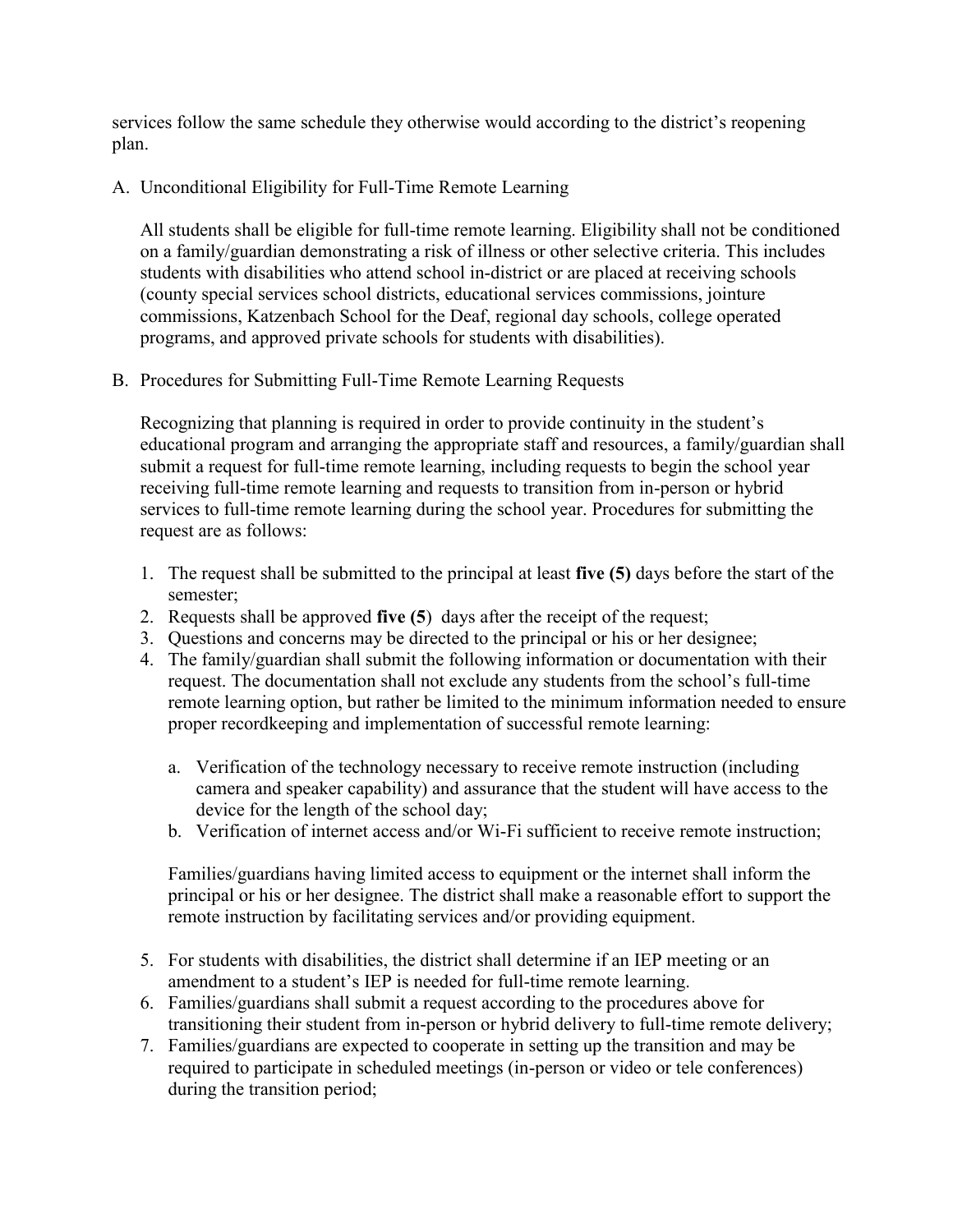8. School teachers, administrators and other school staff shall endeavor to provide supports and resources to assist families/guardians, particularly those of younger students, with meeting the expectations of the district's remote learning option.

Upon satisfaction of these minimum procedures, the district shall approve the student's fulltime remote learning request.

C. Scope and Expectations of Full-Time Remote Learning

A student participating in the board's full-time remote learning option shall be afforded the same quality and scope of instruction and other educational services as any other student otherwise participating in district programs (e.g. students participating in a hybrid model). This includes but is not limited to:

- 1. Access to standards-based instruction of the same quality and rigor as that afforded all other students of the district;
- 2. The district shall make its best effort to ensure that every student participating in remote learning has access to the requisite educational technology;
- 3. Special education services and related services shall be provided to the greatest extent possible.
- D. Procedures to Transition from Full-Time Remote Learning to the In-Person Educational Program

A student shall be eligible to transition to the in-person educational program. This will allow families/guardians to make the arrangements needed to effectively serve students' home learning needs and will support educators in ensuring continuity of instruction. The family/guardian shall submit a request to transition from full-time remote learning to the inperson educational program according to the following procedures:

- 1. The request shall be submitted to the principal at least **10 (ten)** days before the start of the semester. The principal may consider requests submitted during the semester on a case by case basis;
- 2. Requests shall be approved **10 (ten)** days after the receipt of the request;
- 3. Questions and concerns may be directed to the principal or his or her designee;
- 4. The family/guardian shall submit the following information or documentation with their request. The documentation shall not exclude any students from the school's in-person educational program, but rather be limited to the minimum information needed to ensure proper recordkeeping and implementation of a successful transition to the in-person education program:
	- a. Summary of synchronous and asynchronous learning opportunities successfully completed;
	- b. Summary of synchronous and asynchronous learning opportunities still working through;
	- c. The student shall submit to the COVID screening process upon reentry to the school;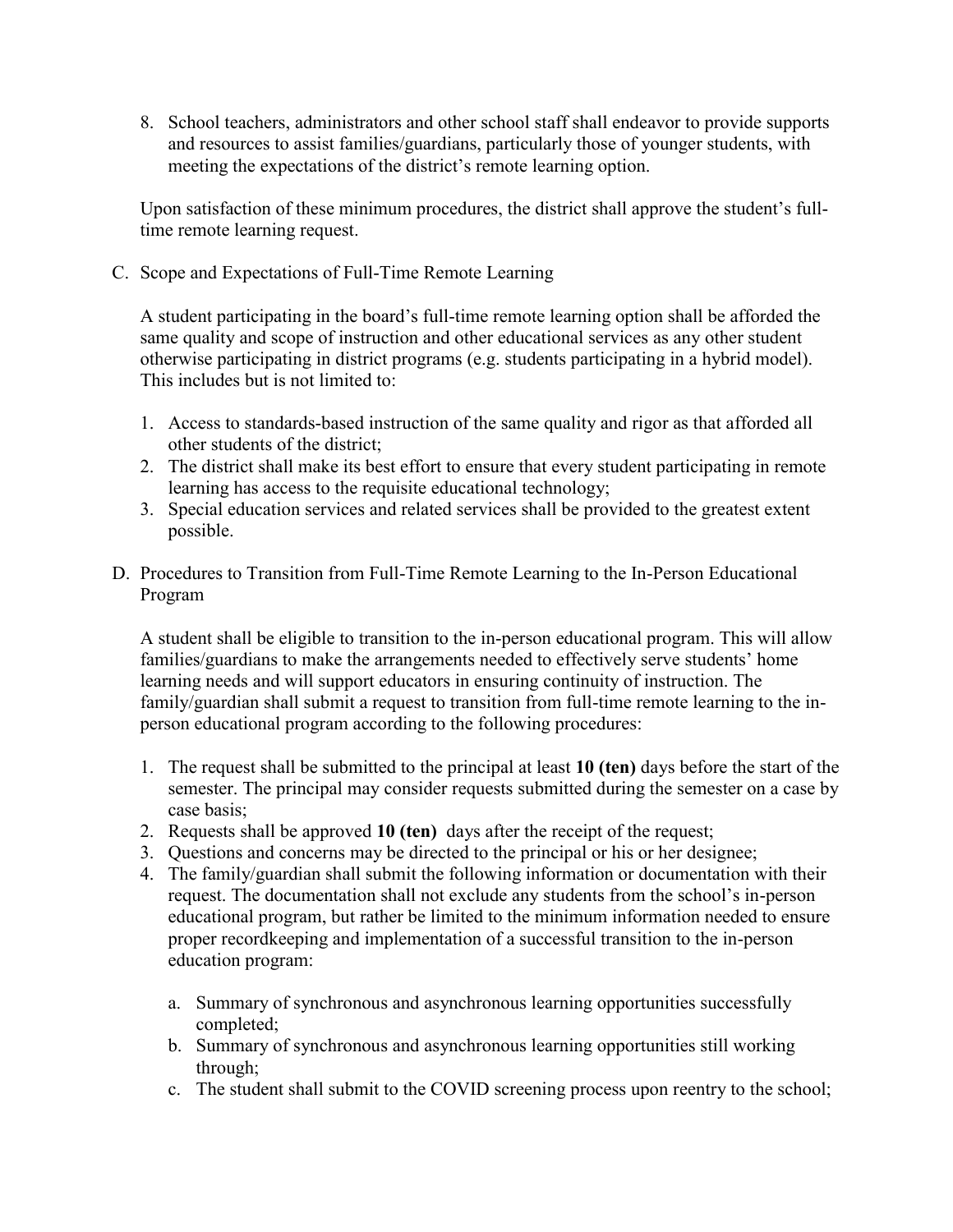- 5. Students transitioning to the in-person educational program may be required to submit to an academic assessment prior to being placed in a class. Remediations shall be provided for students that need them;
- 6. Families/guardians are expected to cooperate in setting up the transition and may be required to participate in scheduled meetings (in-person or video or teleconferences) during the transition period.
- E. Procedures for Communicating District Policy with Families

Teaching staff members and administrators shall provide clear and frequent communication with families/guardians, in their home language, and shall ensure that communication opportunities are as readily accessible as possible. Communication shall include but shall not be limited to, information regarding:

- 1. Summaries of, and opportunities to review, the district's full-time remote learning policy and attendance policy;
- 2. Procedures for submitting full-time remote learning requests;
- 3. Scope and expectations of full-time remote learning;
- 4. Procedures for transition from full-time remote learning to in-person services and viceversa;
- 5. The district's procedures for ongoing communication with families and for addressing families' questions or concerns:
- 6. Teaching staff members who are teaching remote classes shall have office hours to address questions and concerns. Teachers shall notify the families/guardians of their students regarding the time of the office hours and the method of contact (email, text, video or teleconference).
- F. Reporting

To evaluate full-time remote learning, and to continue providing meaningful guidance for districts, the New Jersey Department of Education (NJDOE) may require districts to report to the NJDOE data regarding participation in full-time remote learning. Data will include the number of students participating in full-time remote learning by each of the following subgroups: economically disadvantaged; major racial and ethnic groups; students with disabilities; and English learners. The chief school administrator shall ensure that such reports are completed efficiently.

### Key Words

Virtual Education, Virtual Learning, Remote Education, Remote Learning, Synchronous, Asynchronous, Transition Request

| Legal References: N.J.S.A. 18A:6-3 |                     | Courses in constitution of United States             |
|------------------------------------|---------------------|------------------------------------------------------|
|                                    | N.J.S.A. 18A:33-1   | District to furnish suitable facilities; adoption of |
|                                    |                     | courses of study                                     |
|                                    |                     | N.J.S.A. 18A:35-1 et seq. Curriculum and courses     |
|                                    | N.J.S.A. 18A:35-4.6 |                                                      |
| through $-4.8$                     |                     | Parents Right to Conscience Act of 1979              |